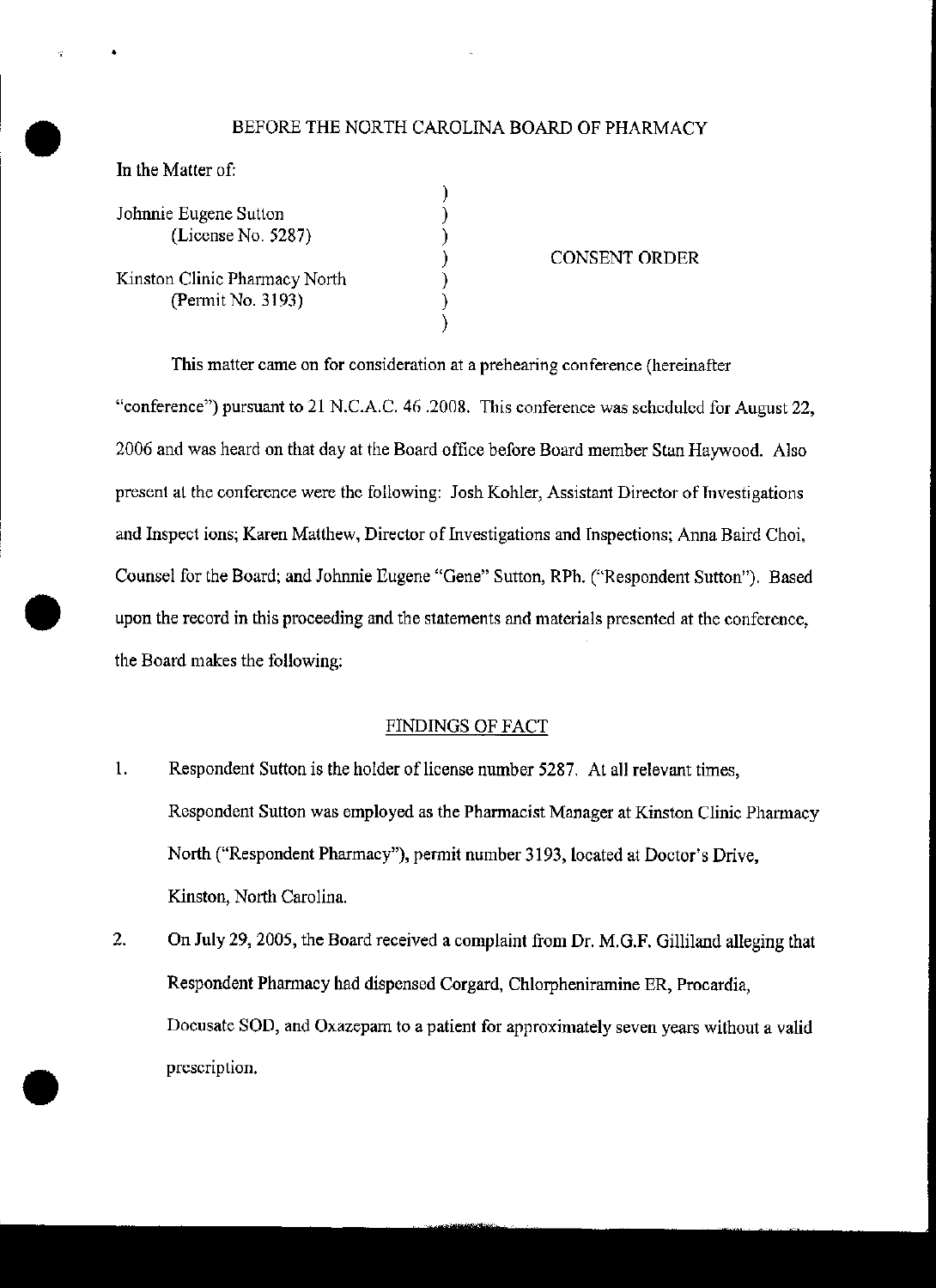<sup>3</sup>. On July 14, 2005, the patient referenced in the complaint died of sudden cardiac death.<br>An autopsy was performed on July 15, 2005 by Dr. Gilliland, Medical Examiner, at An autopsy was performed on July IS, 2005 by Dr. Gilliland, Medical Examiner, at which time she discovered that Respondent Sutton had dispensed multiple medications to the patient. The medications were as follows:

> Medication Proeardia XL Corgard 40mg Chlorphcniramine ER Docusate SOD Oxazepam 10mg Date Dispensed January 4,2005 June 2, 2005 June 30, 2005 June 30, 2005 June 30, 2005

Oxazepam is a schedule IV controlled substance.

**•** 

•

- 4. Upon receipt of the complaint, Assistant Director Kohler commenced an investigation.
- 5. During an interview with Assistant Director Kohler on August 3, 2005, Respondent Sutton admitted that for several years prior, he had dispensed and delivered medications to the patient without a prescription. Respondent Sutton stated that he had known the patient for many years and took the patient at his word when the patient told him that he was under a physician's care. Respondent Sutton admitted that he filled prescriptions for the patient without contacting any of the physicians the patient was allegedly seeing.
- 6. During the course of his investigation, Assistant Director Kohler obtained a patient profile for the patient covering the time period from January 1, 1999 through August 3, 2005. This profile reflects approximately 260 dispensings at Respondent Pharmacy. Of the prescriptions listed on the profile, only one was determined to be legitimate. The sole legitimate prescription was as follows:

| <u>Prescriber</u> | <b>Medication</b> | Date of Dispensing |
|-------------------|-------------------|--------------------|
| Warren Perry, DDS | Propoxyphene      | January 30, 2003   |

2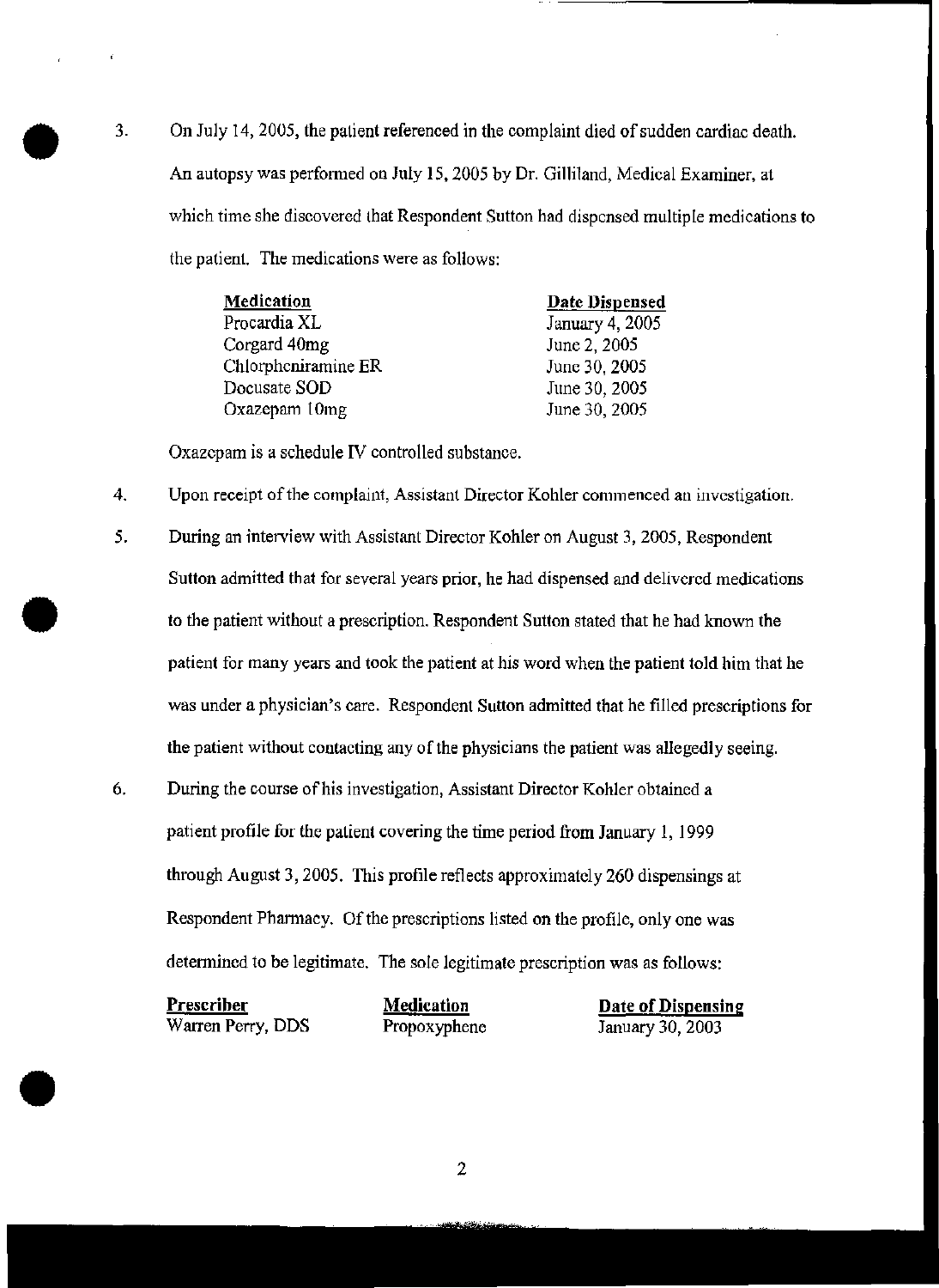**Respondent Sutton admitted that he had received no authorizations or prescriptions for any other medications listed on the profile. Assistant Director Kohler continued this with the doctors listed on the profile.**

7. **There was no evidence to establish that the medications dispensed by Respondent Sutton contributed to the patient's death.**

**Based on the above findings, the Board concludes as amatter** oflaw:

## CONCLUSIONS OF LAW

- **1. Respondent Sutton admits that the conduct in this matter constitutes sufficient grounds for disciplinary action on his license under G.S. 90-85.38.**
- 2. **Respondent Phanllacy admits that the conduct in this matter constitutes sufficient grounds for disciplinary action on its pennit under** *a.s. 90-85.38 .*
- 3. **Respondent Sutton violated the following statutes and rules when he dispensed medications without a prescription:**
	- a. G.s. 90-85.38(a)(6), (7) and (9);
	- b. G.S.90-85.40;

•

•

•

- c. G.S.90-106;
- d. G.S.90-108;
- e. G.S.106-134.1;
- f. 21 N.C.A.C. 46 .1804;
- g. 21 N.C.A.C. 46 .1805;
- h. 21 U.S.C. 353; and
- I. 21 C.F.R. 1306.21.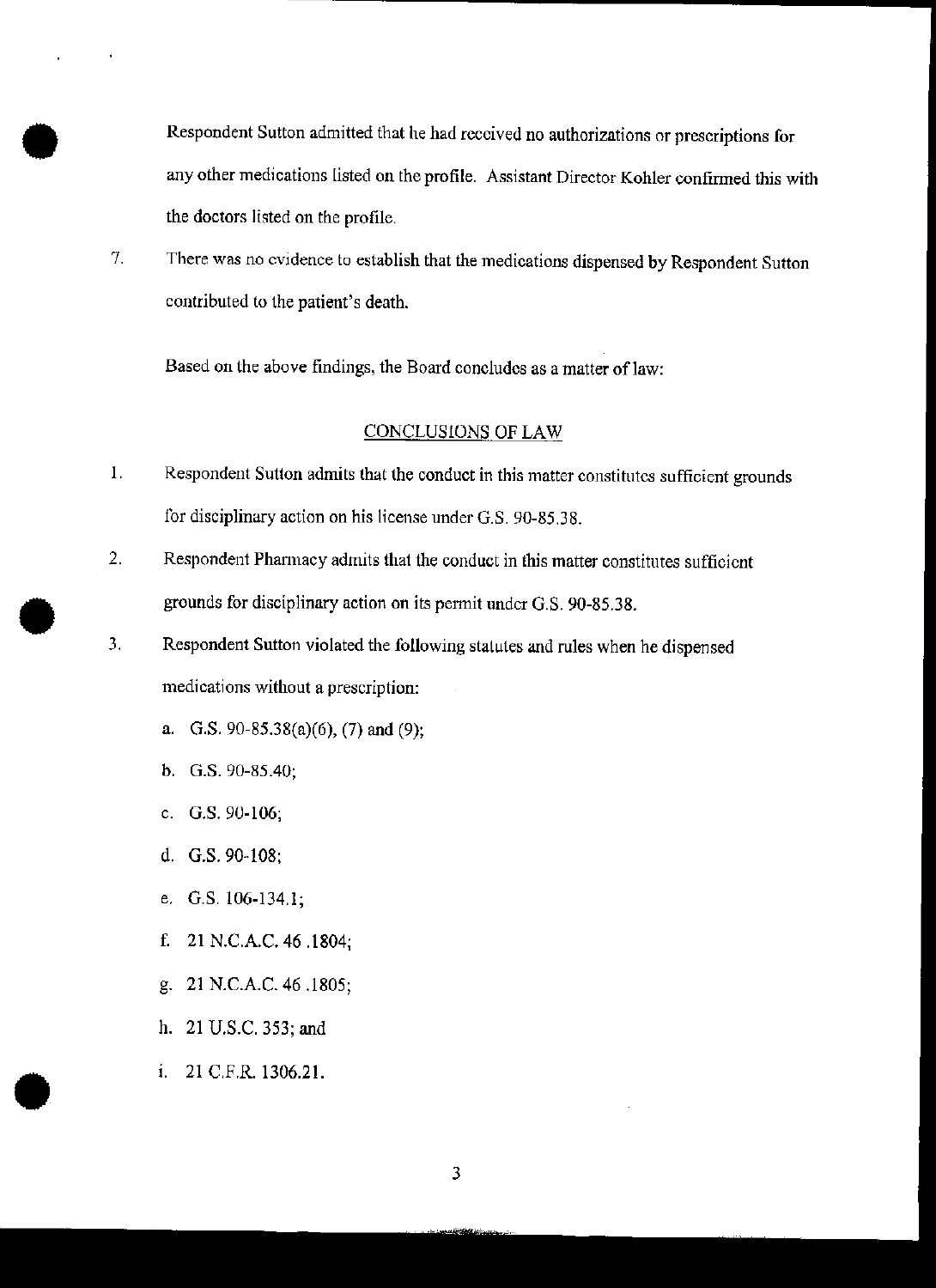- 4. **Respondent Pharmacy violated the following statutes and rules when its phannacistmanager dispensed medications without a prescription:**
	- a. G.S.  $90-85.38(a)(6)$ , (7) and (9);
	- h. G.S. 90-85.40;
	- c. G.S. 90-106;
	- d. G.S. 90-108;
	- e. G.S.l06-134.1;
	- f. 21 N.C.A.C. 46 .1804;
	- g. 21 N.C.A.C. 46 .1805;
	- h. 21 U.S.C. 353; and
	- 1. 21 C.F.R. 1306.21.

**•** 

**•** 

**Based on the foregoing, and with the consent** ofthe **parties, IT IS THEREFORE,** ORDERED, as follows:

**1. The license** ofRespondent **Sutton, no. 5287, is suspended ninety (90) consecutive days. This suspension is stayed for five (5) years on the following conditions:**

**a. Respondent Sutton's license is actively suspended for fifteen (15) consecutive days. This period of active suspension shall commence no later than thirty (30) days after the Board's acceptance ofthis Consent Order.**

**b.** Within one (1) year of the Board's approval of this Consent Order, Respondent Sutton shall take and pass the Multistate Pharmacy Jurisprudence Exam and shall report **the results to the Board's Executive Director;**

**c. Respondent Sutton shall cooperate with the Board, its attorneys, investigators, and**

4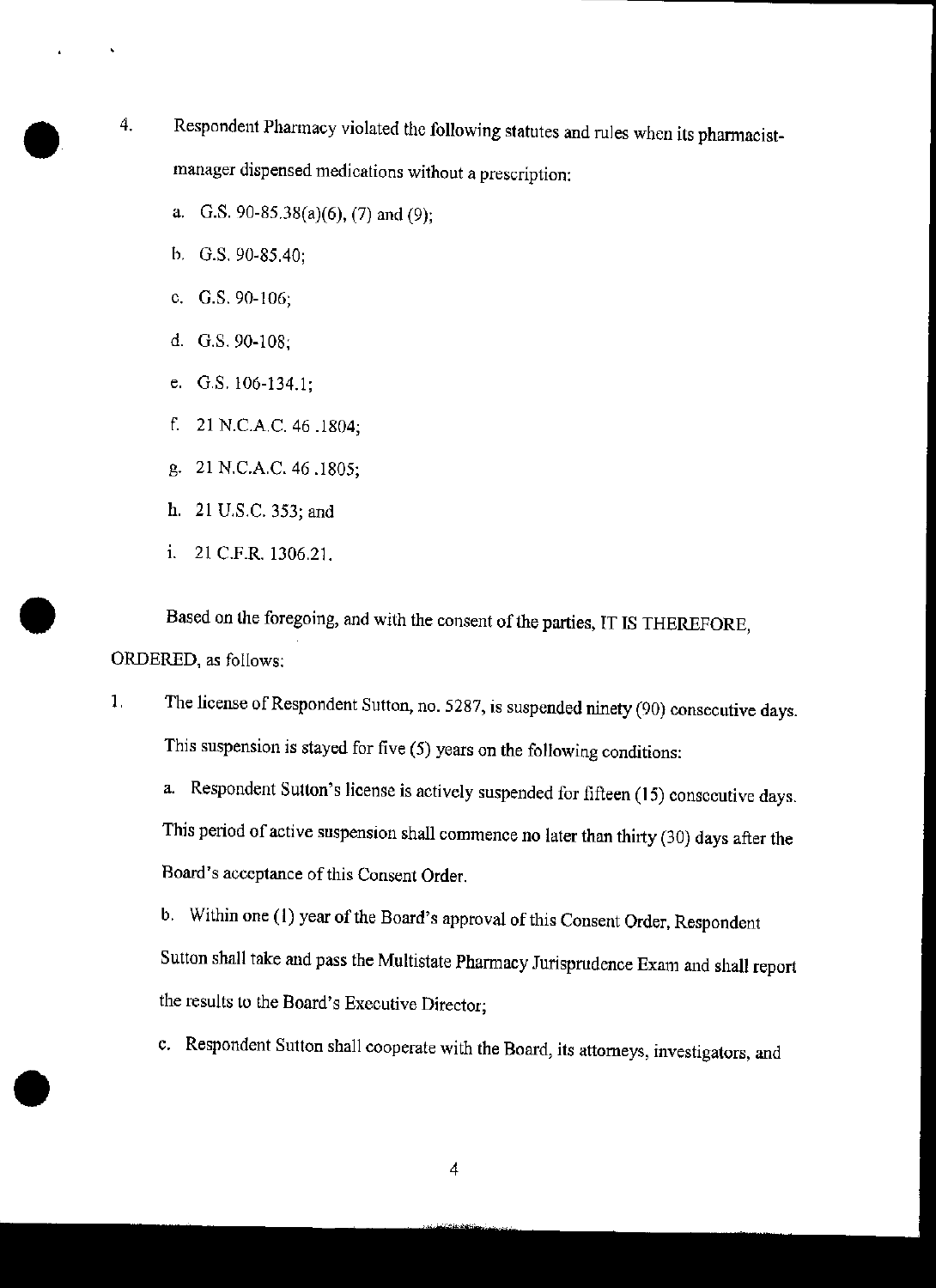other representatives in any investigation of his practice and compliance with the provisions of this Consent Order.

d. Respondent Sutton shall violate no laws governing the practice of pharmacy or the distribution of drugs.

e. Respondent Sutton shall violate no rules and regulations of the Board.

f. IfRespondent Sutton fails to comply with any terms or conditions ofthis Consent Order, Respondent Sutton may be subject to additional disciplinary action by the Board.

2. The permit of Respondent Pharmacy, no. 3193, is suspended for fifteen (15) consecutive days. This suspension is stayed for five (5) years upon the following conditions:

a. Respondent Pharmacy shall cooperate with the Board, its attorneys, investigators, and other representatives in any investigation of its practice and compliance with the provisions of this Consent Order.

b. Respondent Pharmacy shall violate no laws governing the practice of pharmacy or the distribution of drugs.

c. Respondent Pharmacy shall violate no rules and regulations ofthe Board.

d. If Respondent Pharmacy fails to comply with any terms or conditions of this Consent Order, Respondent Pharmacy may be subject to additional disciplinary action by the Board.

This the  $12^{\frac{h}{2}}$  day of  $0$   $\sqrt{0/2}$ , 2006.

NORTH CAROLINA BOARD OF PHARMACY

file By: Jack Executive Director

5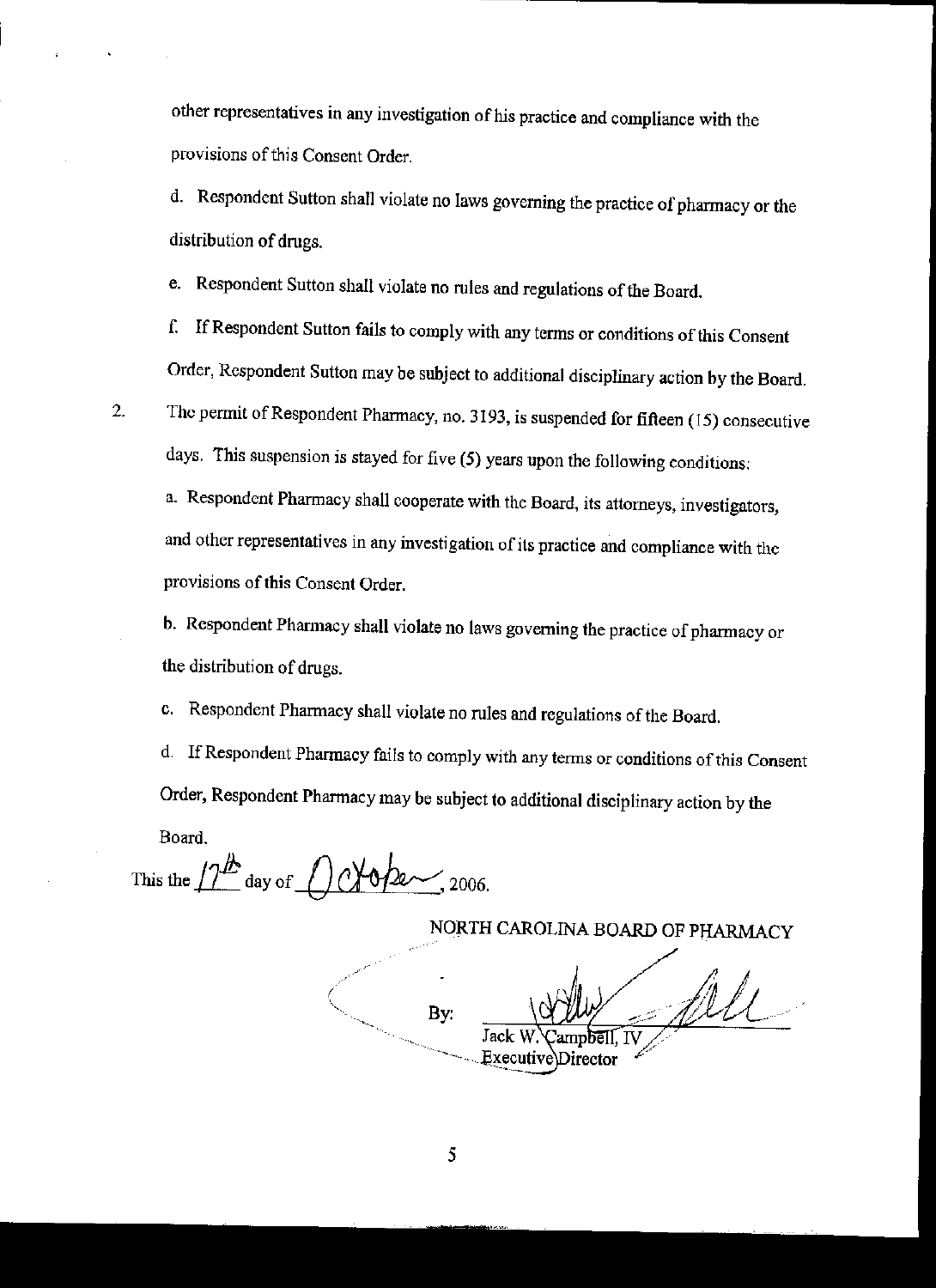Gene Sutton, the holder of License #5287, has full knowledge that he has the right to a hearing and to be represented by counsel in this matter. He freely, knowingly, and voluntarily waives such right by entering into this Consent Order on behalf of License #5287. The undersigned understands and agrees that by entering into this Consent Order, he certifies that he has read the foregoing Consent Order and that he voluntarily consents to the terms and conditions set out therein and relinquishes any right to judicial review of Board actions which may be taken concerning this matter. The undersigned further understands that should he violate the terms and conditions of this Consent Order, the Board may take additional disciplinary action. The undersigned understands and agrees that this Consent Order will not become effective unless and until approved by the Board.

Gene Sutton, License #5287, accepts Board member Stan Haywood's proposal in this matter.

 $\frac{10}{\text{Date}}$ CONSENTED TO BY: Gene Sutton

License No. 5287

State of  $N\mathcal{C}$ 

 $Lenir$  County

I, Diedve Taylor Herring a Notary Public for the above-named County and State, do hereby certify that Gene Sutton personally appeared before me this day and acknowledged the due execution of the foregoing instrument.

Witnessed my hand and official seal

| This the $10^{14}$ day of $04$ ber   | 32006, by Gene Sutton. And The |
|--------------------------------------|--------------------------------|
| <u>Diedra Jayler Henry</u>           |                                |
|                                      |                                |
| Diedra Taylor Herring                | <b>PUBLICE</b>                 |
| Typed or Printed Notary Name         |                                |
| My Commission Expires March 15, 2010 |                                |
|                                      |                                |

Gene Sutton, License No. 5287, does not accept the proposed Consent Order in this matter.

By:

Gene Sutton License No. 5287

Date